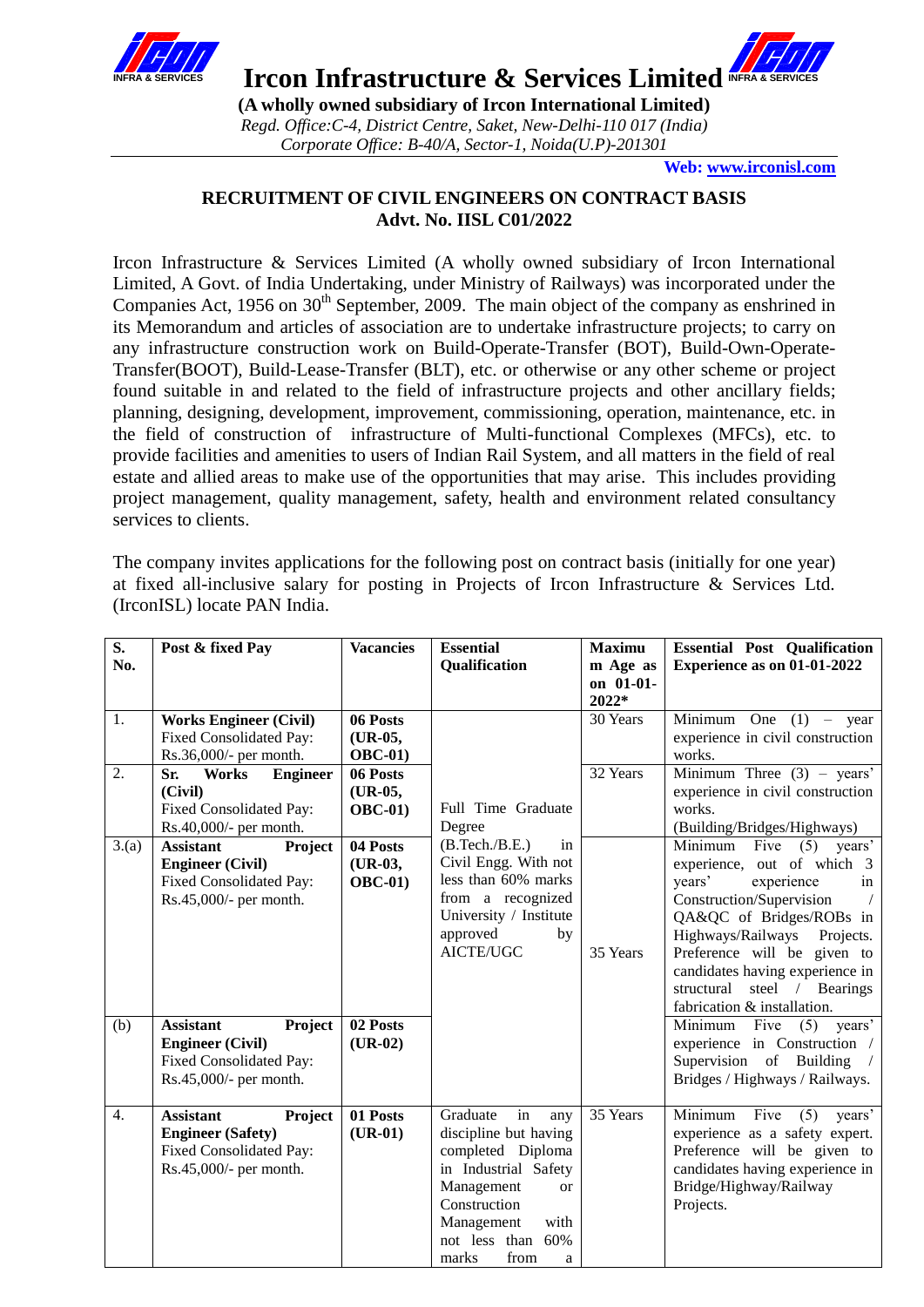| 5. | <b>Assistant</b><br>Project<br><b>Engineer</b> (Elect.)<br>Fixed Consolidated Pay:<br>Rs.45,000/- per month. | 02 Posts<br>$(UR-02)$ | recognized<br>University/Institute<br>approved<br>by<br>AICTE/UGC<br>Full Time Graduate<br>Degree<br>(B.Tech./B.E.)<br>in<br>Electrical/Electrical<br>& Electronics Engg.<br>with not less than<br>60% marks from a<br>recognized<br>University/Institute<br>approved<br>by<br>AICTE/UGC | 35 Years | Minimum<br>Five<br>(5)<br>years'<br>experience<br>in<br>of<br>Construction/Supervision<br><b>MEP</b><br>works<br>related<br>in<br>Commercial/Office Buildings,<br>Workshops and Township etc.                                                                                                                                                                                                                                                                                                                           |
|----|--------------------------------------------------------------------------------------------------------------|-----------------------|------------------------------------------------------------------------------------------------------------------------------------------------------------------------------------------------------------------------------------------------------------------------------------------|----------|-------------------------------------------------------------------------------------------------------------------------------------------------------------------------------------------------------------------------------------------------------------------------------------------------------------------------------------------------------------------------------------------------------------------------------------------------------------------------------------------------------------------------|
| 6. | <b>Architect</b><br>Fixed Consolidated Pay:<br>Rs.80,000/- per month.                                        | 01 Post<br>$(UR-01)$  | Full Time B. Arch<br>degree with not less<br>than<br>60%<br>marks<br>recognized<br>from<br>University approved<br>by AICTE /UGC                                                                                                                                                          | 42 Years | Minimum<br>10<br>of<br>years<br>experience in Architecture as<br>follows:<br>1. Planning and Designing<br>2. Liaising with construction<br>professionals/Govt./clients.<br>Building<br>controls<br>3.<br>and<br>regulations.<br>4. Restoring & conserving old<br>buildings.<br>Detailing<br>5.<br>of<br>schemes<br>pertaining<br>township/<br>to<br>housing/<br>commercial<br>complexes/<br>Institutional/<br>industrial<br>including<br>etc.<br>interior designing.<br>6. Landscapes Design.<br>7. Building Interiors. |

**\* Age relaxation as per Govt. of India's guidelines subject to fulfillment of the requisite qualification & experience.**

**Medical Standards:** Candidates should be in sound health and free from colour blindness. No relaxations in **health** standards will be allowed.

# **A. GENERAL CONDITIONS:**

1. **Selection Process**: Short listing of candidate based on eligibility criteria and through personal / virtual interview as per schedule given at **para 16** below.

- 2. There are no allowances over and above the fixed pay.
- 3. After the selection process, a panel of selected candidates shall be maintained and engineers so empanelled shall be given an offer of appointment on the basis of merit, as and when there is a requirement at specific project/Office of IrconISL in India during next one year from the date of empanelment.
- 4. The above post is specially for IrconISL Office/Projects, in India and not for the regular establishment of IRCON or IrconISL. The appointment will be initially for a period of one year subject to satisfactory performance of the selected candidate/s. The contract may be further extended after one year as per the requirement/s of the company, and if the service/s of the candidate/s are found to be satisfactory.
- 5. For Medical Coverage, the Medical Health Insurance Policy of Rs. Three Lakhs for self with the ceiling of premium of Rs.4000/- per month shall be taken by the Contract Employees themselves covering Covid-19 and other diseases. The premium amount shall be reimbursed to the contract employees subject to submission of copy of health insurance policy and original receipt of premium paid.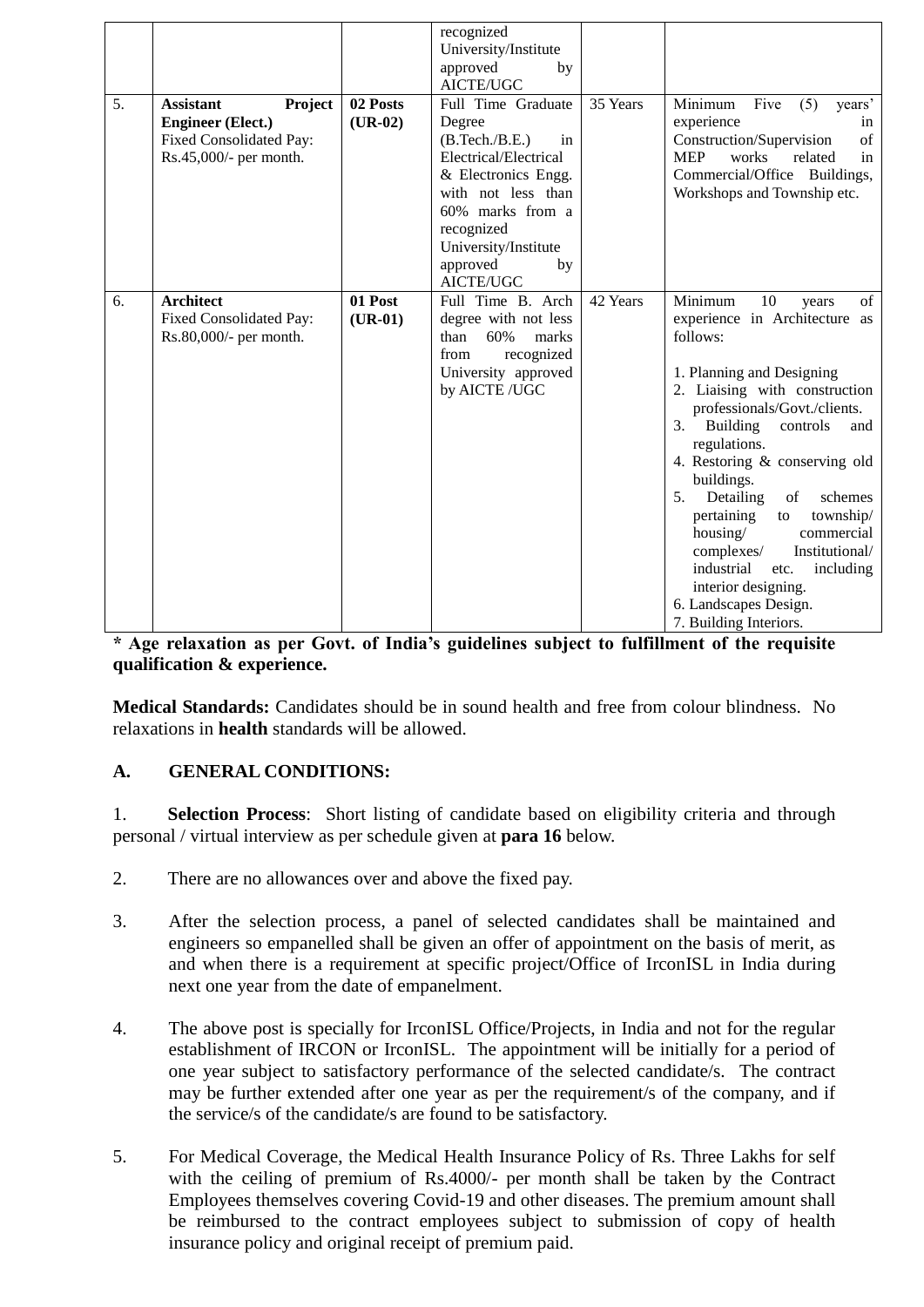- 6. Minimum PF as prescribed under the EPF & MP Act 1952 will be deducted from the salary and a matching contribution will be made by IrconISL. The accumulations will be paid at the time of cessation of contract.
- 7. Gratuity shall be payable to the eligible employee/s as per the prevailing Acts/Rules.
- 8. One Leave for each calendar month of service can be availed during the contract period. Leave can be carried forward and accumulated but no leave encashment for unavailed leave/s is allowed during the contract or on resignation or termination of contract. No other type of leave/s would be admissible.
- 9. One weekly off and other public holidays when the project office remains closed would be available.
- 10. Working hours/days and off will be the same as for the Project.
- 11. TA/DA would also be admissible if deputed on outstation duty as per the company (IrconISL) rules.
- 12. No other perks or benefits would be admissible except the above.
- 13. If any information provided by the candidate is found to be false or incorrect or not in conformity with the eligibility criteria, then his/her candidature is liable to be rejected/cancelled at any stage of the recruitment process.
- 14. The ex-contract employees of IRCON/IrconISL, whose services were terminated due to closure of projects, can also apply for these posts if they fulfill the required qualification and experience. A copy of the termination letter be submitted along with the application. Appointment against this advertisement shall be treated as fresh appointment without any linkage to previous employment in IRCON/IrconISL.
- 15. The no. of posts indicated above may vary based on further assessment of requirement. The company reserves the right to increase, decrease, cancel, restrict & modify the requirement at any point of time without assigning any reason thereof.
- 16. Interested candidates must submit their Application Form in person along with required documents for verification, as per details given below:

| S.No. | Name of post               |         |          | Date for submission of application along<br>with documents for verification |
|-------|----------------------------|---------|----------|-----------------------------------------------------------------------------|
| 1.    | Works Engineer (Civil)     |         |          | 11.05.2022                                                                  |
| 2.    | Sr. Works Engineer (Civil) |         |          | 10.00 AM to 04.00 PM                                                        |
| 3.    | Architect                  |         |          |                                                                             |
| 4.    | Assistant<br>(Civil)       | Project | Engineer | 12.05.2022<br>10.00 AM to 04.00 PM                                          |
| 5.    | Assistant<br>(Civil)       | Project | Engineer |                                                                             |
| 6.    | Assistant<br>(Safety)      | Project | Engineer | 13.05.2022<br>10.00 AM to 04.00 PM                                          |
| 7.    | Assistant<br>Elect.)       | Project | Engineer |                                                                             |

17. Eligible Candidates shall be called for personal / virtual interview and the same shall be communicated to the candidates through E-mail at the E-mail ID provided in the Application Form.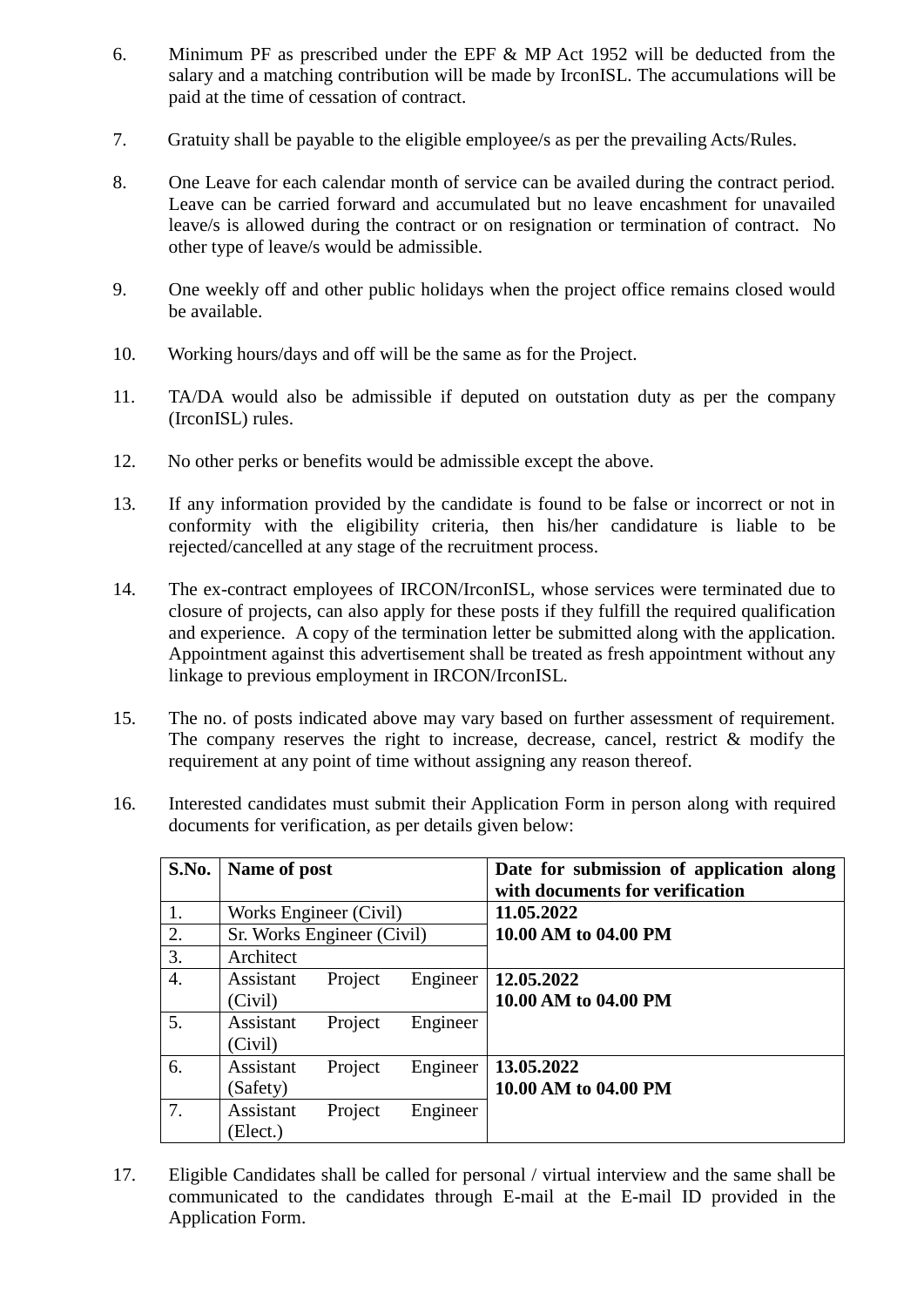# **Address for Interview: Ircon Infrastructure & Services Limited, B-40A, Block'B', Sector- 01, Noida, Uttar Pradesh - 201301 (India)**

18. Any change in the date of interview (cancellation/postponement), shall be displayed on IrconISL's official website only at [www.irconisl.com.](http://www.irconisl.com/) Therefore, candidates are requested to keep checking the web-site.

## **B. INSTRUCTIONS:**

- 1. Interested candidates must carry their applications typed on an A-4 size paper in the prescribed format given at the end of the advertisement, duly enclosed with the selfattested photocopies of the following documents:
	- a) Matriculation Certificate (for age proof)
	- b) Certificate of Degree/Diploma and other qualifications as mentioned and as per eligibility conditions.
	- c) Certificates of other professional qualifications, if any.
	- d) Certificates in proof of experience, clearly indicating the length and line of experience as per eligibility conditions.
	- e) Community certificate (SC, ST, OBC etc.), if applicable. Please note that candidates belonging to OBC category have to submit the latest financial year OBC (non creamy layer) certificate in format to be produced by OBC applying for appointment to posts under Govt of India.
- 2. Candidates must bring the original and complete set of self-attested photocopies of all the above mentioned certificate.
- 3. Only such applicants will be interviewed who are eligible as per the eligibility criteria. Applicants are, therefore, advised to check their eligibility thoroughly while applying so as to avoid disappointment at a later stage. The applicants must bring the original certificates in proof of age, community, educational qualifications and experience while coming for the interview failing which the interview of the candidate will not conducted.
- 4. Incomplete or vague applications or applications not accompanied with documents as mentioned above at point (A-16) will be rejected summarily. Applications not in the prescribed format or without a photograph will also not be entertained. Also candidates not carrying original documents as per point(A-16) will not be allowed to appear for the Interview.
- 5. Applicants working in Govt./PSUs may note that they have to produce NOC at the time of interview and resign from their parent organization on their selection.
- 6. The envelope for application should be super scribed **–"Application for the post of …… for……….vide Advt. No. IrconISL C01/ 2022"**

\*\*\*\*\*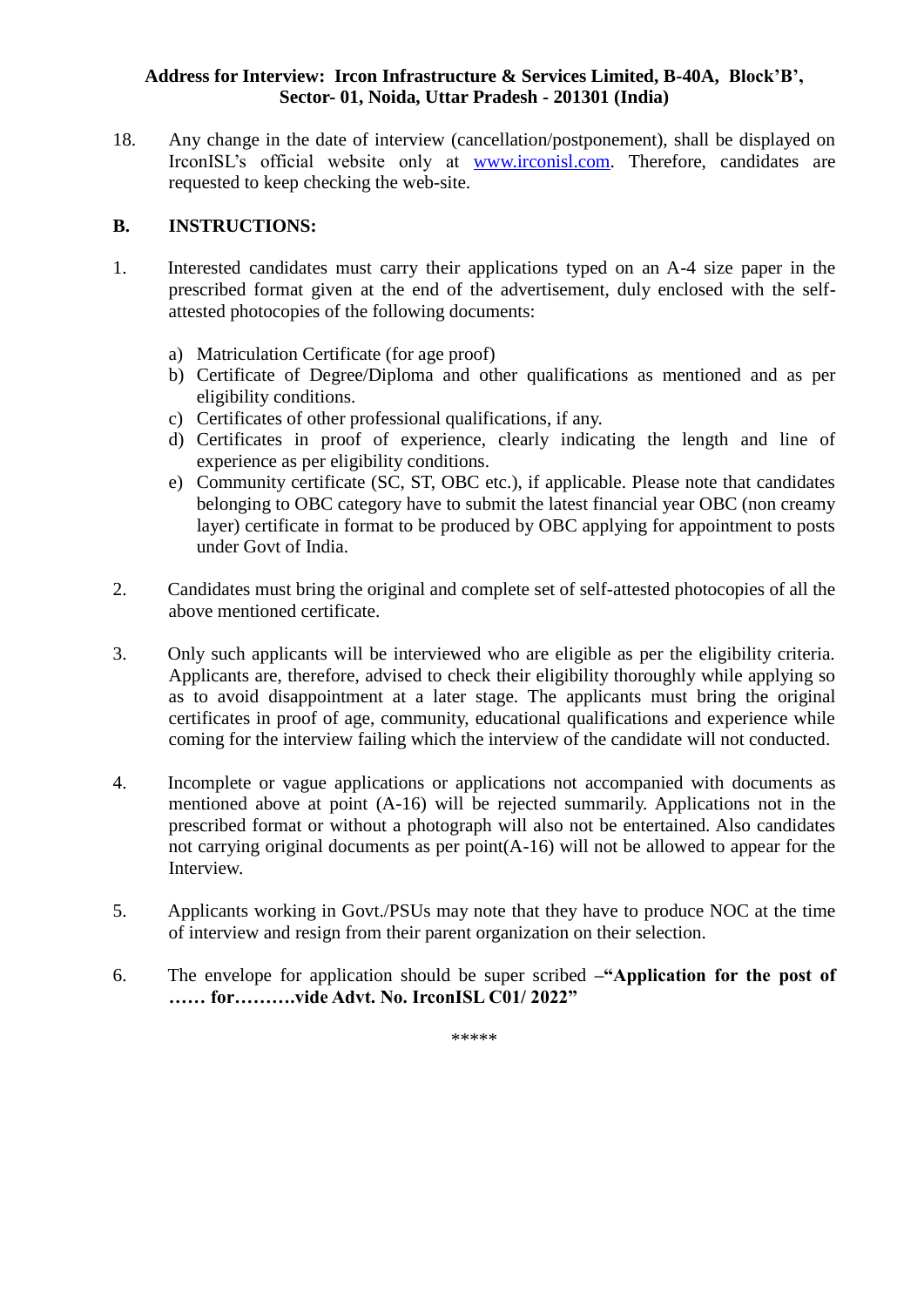**Application Format for the post of ……………………………………………. On contract basis for Advt. No. IISL C01/2022**

| 1.   | Name in full (In Block letters)                   |            |                     |                                          |  |  |  |
|------|---------------------------------------------------|------------|---------------------|------------------------------------------|--|--|--|
| 2.   | <b>Father's Name</b>                              |            |                     |                                          |  |  |  |
| 3.   | Date of Birth (DD-MM-YY)                          |            |                     | Paste recent passport<br>size photograph |  |  |  |
| 4.   | Community (SC/ST/OBC/Gen.)                        |            |                     |                                          |  |  |  |
| 5(a) |                                                   |            |                     |                                          |  |  |  |
| 6.   | <b>Last/Present Organization</b><br>(Please tick) |            |                     |                                          |  |  |  |
|      | Govt. (Central/State)                             | <b>PSU</b> | <b>Auto. Bodies</b> | <b>Others</b>                            |  |  |  |
| 7.   | <b>Correspondence Address</b>                     |            |                     |                                          |  |  |  |
|      |                                                   |            |                     |                                          |  |  |  |
|      | <b>Contact No.:</b>                               |            |                     |                                          |  |  |  |
| 8.   |                                                   |            |                     |                                          |  |  |  |

#### **9. Qualifications:**

| <b>Exam Passed</b> | Year<br>- of<br>Passing | Name of the Instt.   Marks<br><b>University</b> | obtained | Max. countable<br>marks | % age of marks |
|--------------------|-------------------------|-------------------------------------------------|----------|-------------------------|----------------|
|                    |                         |                                                 |          |                         |                |
|                    |                         |                                                 |          |                         |                |

#### **10. Post Qualification Work Experience:**

| Post | Name $\&$ full   PERIOD<br>of<br>address<br><b>Employer</b> |      |    |                                                                 | Name of the project(s) on<br>which worked and nature of<br><b>Experience</b> |
|------|-------------------------------------------------------------|------|----|-----------------------------------------------------------------|------------------------------------------------------------------------------|
|      |                                                             | From | TO | duration<br><b>Total</b><br>&<br>Yrs.<br>(in<br><b>Months</b> ) |                                                                              |
|      |                                                             |      |    |                                                                 |                                                                              |
|      |                                                             |      |    |                                                                 |                                                                              |

### **11. My total post qualification work experience is ………. Years ……….. months.**

### **12. Check List : Copies of following documents attached**

- (a) Class X Certificate as proof of Date of Birth
- (b) Degree/Diploma Certificate & Mark sheets
- (c) Experience Certificate

### **Declaration:**

I declare that the information furnished above by me is true to the best of my knowledge and belief and that nothing material has been concealed.

Place : ………… Date : ………

### **Signature of Applicant**